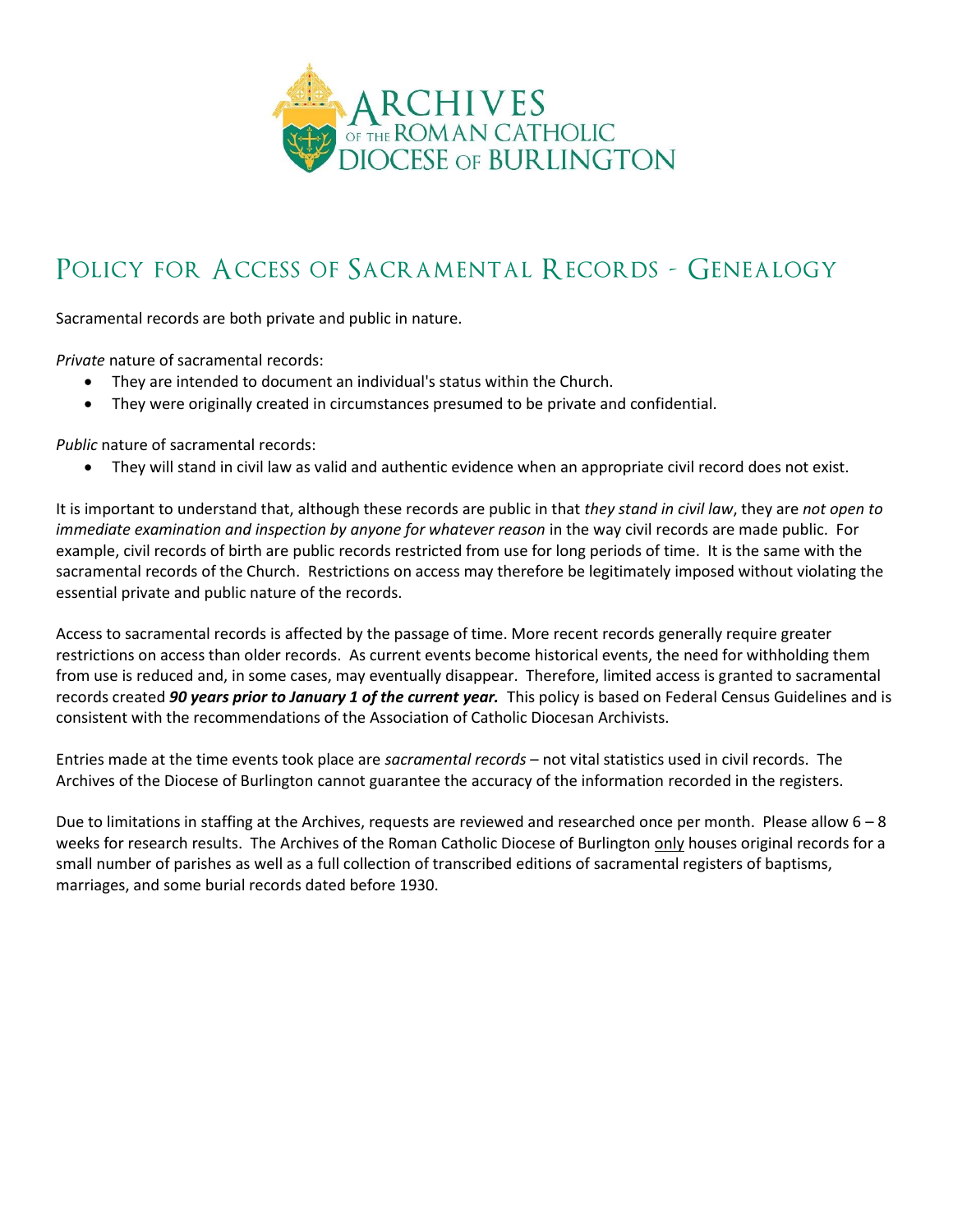

## Procedures for requesting sacramental records – **GENEALOGY**

*Please review and follow these steps when contacting the Archives of the Roman Catholic Diocese of Burlington for genealogical records requests.*

- **1.** Sacramental information may be requested by mail or by completing a request form. Due to staffing limitations in the Archives, requests are reviewed and researched once per month. Therefore, for genealogy research requests, please allow 6 – 8 weeks for notification of research results.
- **2.** Requests should include as much specific information as possible such as: **Surname, given name, maiden name**  (when applicable)**, date, location of ceremony, and record type (baptism, wedding,** or **funeral).** Additional information helpful in determining the location of the record(s): **parents' names, birth dates,** and **address at the time of the ceremony** (approximate location of dwelling, if specifics are unknown).
- **3.** Certified transcriptions (certificates) are not issued for genealogical requests. Rather, research results will include all pertinent family information except for confidential marginal notes made at the time the record was created (legitimacy, race, or nationality may be such notations, although they *are not permitted* to ever be included when a record is created).
- **4.** Entries made at the time events took place are *sacramental records* not vital statistics used in civil records. The Archives of the Diocese of Burlington cannot guarantee the accuracy of the information recorded in the registers.